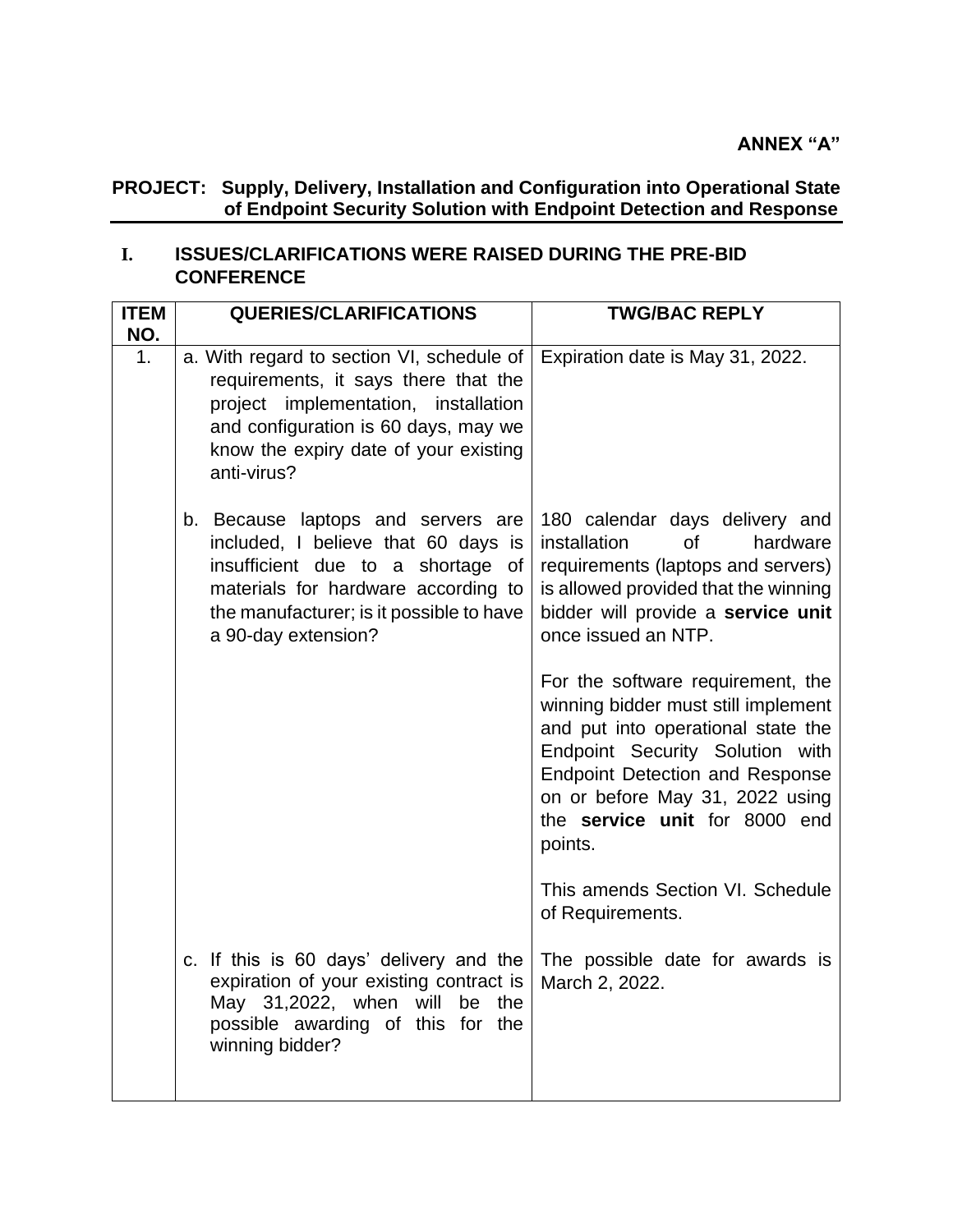| 2. | Under Section VI Schedule of Yes. There are already available<br>a. |                                         |
|----|---------------------------------------------------------------------|-----------------------------------------|
|    | Requirement that there are 3 units of                               | and in place.                           |
|    | unified servers and in Section VII is it                            |                                         |
|    | server specification, please clarify if                             |                                         |
|    | those relay servers were readily                                    |                                         |
|    | available and in place in your system                               |                                         |
|    | and if they were currently in used with                             |                                         |
|    | your existing anti-virus?                                           |                                         |
| 3. | a. May we know if the Endpoint protection                           | Yes, must be with<br>the<br>same        |
|    | and EDR license must be both with the                               | solution.                               |
|    | same solution?                                                      |                                         |
|    |                                                                     |                                         |
|    | b. Do you have existing solution or is it a                         | We have an existing solution for        |
|    | new requirement?                                                    | Endpoint Security. It is our first time |
|    |                                                                     | to procure the EDR.                     |
|    |                                                                     |                                         |
|    | c. If is it okay, could you tell us about the                       | We have Symantec.                       |
|    | current solution you're using?                                      |                                         |

## **II. WRITTEN CLARIFICATIONS / ISSUES / QUERIES / APPEALS**

| <b>ITEM</b><br>NO. | <b>QUERIES/CLARIFICATIONS</b>                                                                                                                                                                                                                                                                                                                                                                                                                                                                                                                                                                                                                                                 | <b>TWG/BAC REPLY</b> |
|--------------------|-------------------------------------------------------------------------------------------------------------------------------------------------------------------------------------------------------------------------------------------------------------------------------------------------------------------------------------------------------------------------------------------------------------------------------------------------------------------------------------------------------------------------------------------------------------------------------------------------------------------------------------------------------------------------------|----------------------|
| 1.                 | Under page 31, Section VI. Schedule of $\vert$ Please refer to item I.1.b above.<br><b>Requirement Items 1 to 6 Within Sixty</b><br>(60) calendar days<br>upon receipt of notice to proceed and<br>signed contract.<br><b>Question 1.1</b> The 60-day delivery and<br>installation of 8000 nodes is very<br>challenging. Based on our<br>experience during the pre-pandemic<br>period with this magnitude, the installation<br>alone requires 60 days.<br>Also considering the limitation<br>and<br>restriction on our movement during this<br>pandemic and global<br>semiconductor materials shortage being<br>experienced by the Server, notebook and<br>other IT equipment |                      |
|                    | manufacture, may we request SSS to<br>extend the delivery and installation to One<br>hundred eighty (180)                                                                                                                                                                                                                                                                                                                                                                                                                                                                                                                                                                     |                      |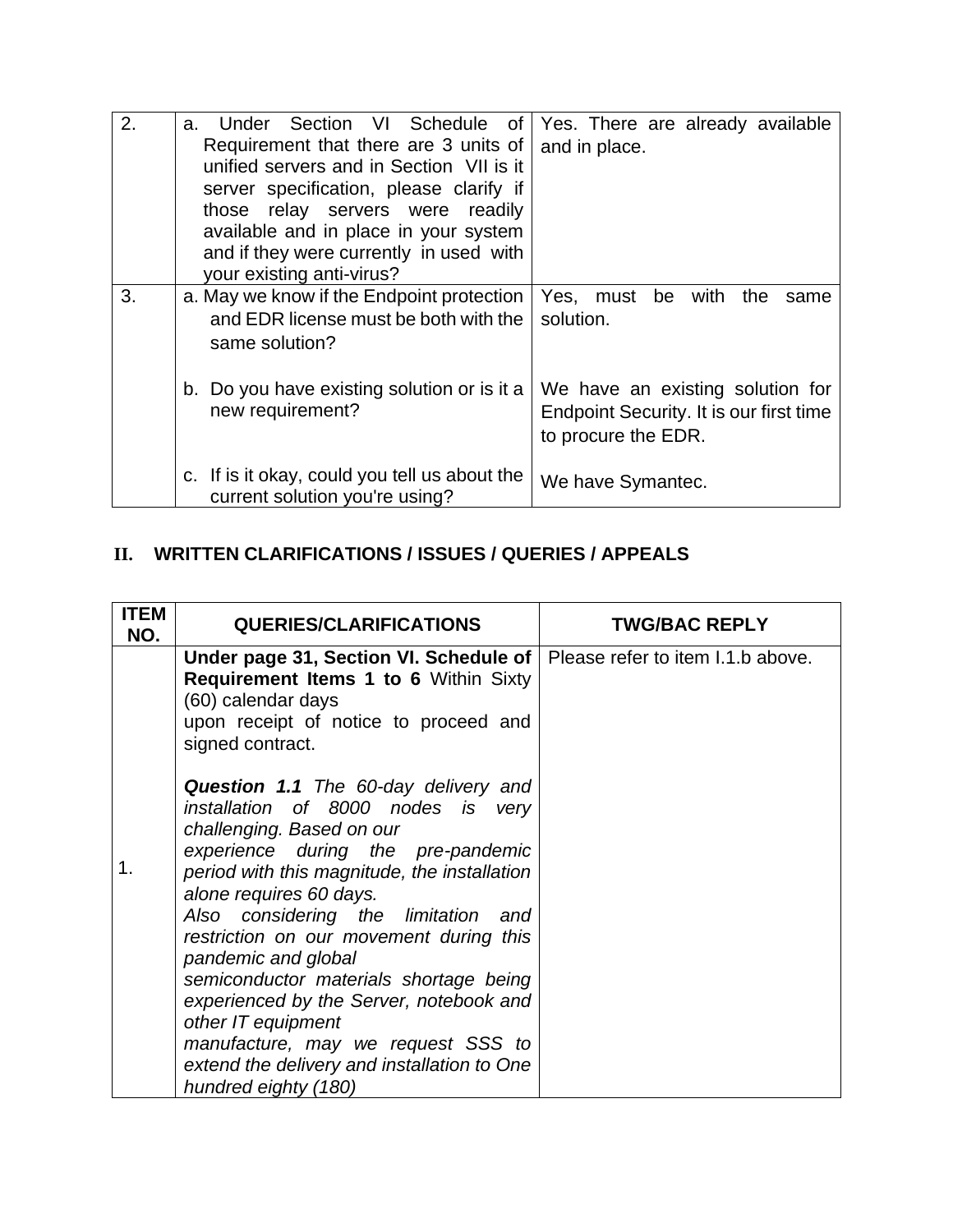|    | calendar days instead? The<br>global<br>semiconductor shortage is affecting most<br>the world's biggest IT<br>organizations.                                                     |                                                                                                                               |
|----|----------------------------------------------------------------------------------------------------------------------------------------------------------------------------------|-------------------------------------------------------------------------------------------------------------------------------|
| 2. | Under page 31, Section VI. Schedule of<br>Requirement Items 7 to 8 Within 45<br>calendar days upon<br>receipt of notice to proceed and signed<br>contract                        | Yes, transfer of technology and<br>documentation to be implemented<br>on or before the 180 calendar days<br>from NTP.         |
|    | <b>Question 2.1</b> related to item 1.1 query,<br>can you also extend these to One hundred<br>eighty (180) calendars<br>days?                                                    |                                                                                                                               |
| 3. | . Page 42, Item 7.5 c<br>Certificate from the manufacturer stating<br>that all equipment to be supplied are all<br>brand new.                                                    | Applicable<br>only<br>to<br>proposed<br>hardware or servers for delivery.                                                     |
|    | Question #3.1<br>We are assuming that this applies to the<br>proposed hardware server only.                                                                                      |                                                                                                                               |
| 4. | . Page 42, Item 7.5 b Certification shall be<br>valid until December 2021. (Coming from<br>the<br>manufacturer)                                                                  | Yes, certification shall be valid for<br>6 months from submission and<br>opening of bids.                                     |
|    | Question #4.1<br>We believed this is a typo error, can we<br>make manufacturer certification validity to<br>6 months?                                                            | VII.<br><b>This</b><br>Section<br>amends<br><b>Technical Specification.</b>                                                   |
| 5. | Page 14 and 17, under Post qual<br>documents 20.2<br>5 Latest<br><b>Item</b><br>income<br>return<br>tax<br>corresponding to the Audited Financial<br>Statements submitted, filed | Filling through eBIR is acceptable<br>as long as we will be able to<br>validate the ITR during post-<br>qualification period. |
|    | electronically (EFPS);                                                                                                                                                           | This amends Section III. Bid Data<br>Sheet.                                                                                   |
|    | Question #5.1<br>Our organization took advantage of the<br>CREATE ACT law's TAX reform and<br>incentive program for                                                              |                                                                                                                               |